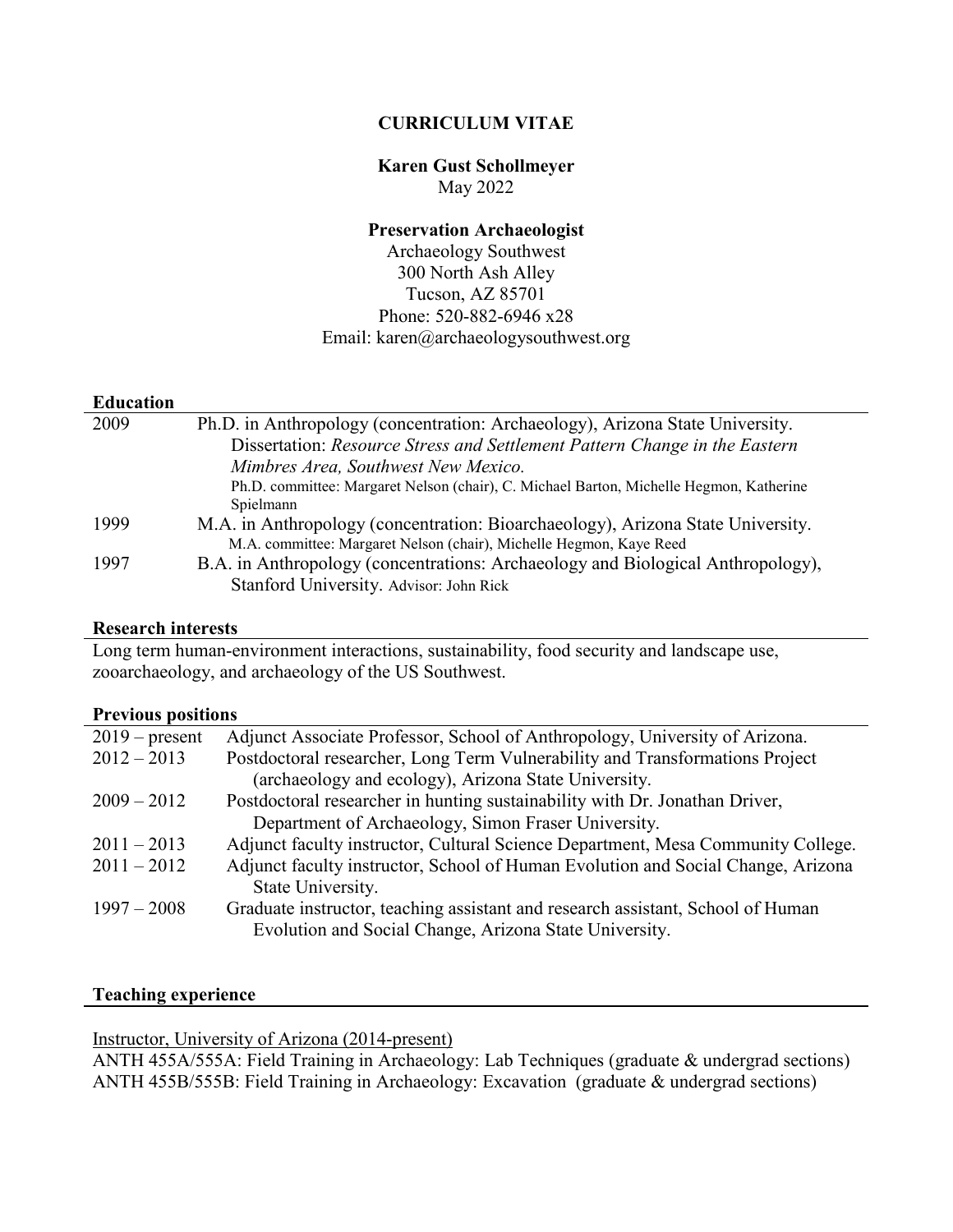Instructor, Mesa Community College (2011-2013)

ASB 222: Buried Cities and Lost Tribes: Old World ASB 222: Buried Cities and Lost Tribes: Old World (Honors section) ASB 223: Buried Cities and Lost Tribes: New World ASM 104: Bones, Stones, and Human Evolution Laboratory

Instructor, Arizona State University (2007-2012)

ASM 338 / ASB 532: Archaeological Field School

ASB 335: Prehistory of the Southwest

## **Coursework on teaching and pedagogy**

- 2012 EDU 250: Teaching and Learning in the Community College (3 credits)
- 2012 CIS 236: Web-Based Teaching and Learning I (2 credits)
- 2012 CIS 237: Web-Based Teaching and Learning II (3 credits)

## **Grants, fellowships, and awards**

External research grants

| 2019-22 | K. G. Schollmeyer and J. J. Clark, "REU Site: Upper Gila Preservation Archaeology                                |
|---------|------------------------------------------------------------------------------------------------------------------|
|         | Field School, Southwest New Mexico." National Science Foundation Research<br>Experience for Undergraduates Site. |
| 2014-22 | K. G. Schollmeyer and J. J. Clark, "Preservation Archaeology Field School,                                       |
|         | Southwest New Mexico." University of Arizona Foundation Research Grants<br>(multiple years).                     |
| 2015-19 | K. G. Schollmeyer and J. J. Clark, "REU Site: Upper Gila Preservation Archaeology                                |
|         | Field School, Southwest New Mexico." National Science Foundation Research                                        |
|         | Experience for Undergraduates Site.                                                                              |
| 2018    | L. D. Aragon, N. Kessler, K. G. Schollmeyer, G. Hodgins, and J. J. Clark, "Dating the                            |
|         | Cliff Phase Salado in the Upper Gila Area." Research Grant: Arizona                                              |
|         | Archaeological and Historical Society.                                                                           |
| 2015-18 | K. G. Schollmeyer and M. W. Diehl, "Anthropogenic Landscape Effects and Social                                   |
|         | Organization of Food Foraging and Production in Prehistoric Southwestern New                                     |
|         | Mexico, AD 150-1400." National Science Foundation Archaeology Program,                                           |
|         | Collaborative Research Grant.                                                                                    |
| 2015-18 | J. R. Ferguson and K. G. Schollmeyer, "Isotopic Zooarchaeology of Social                                         |
|         | Transformations in the Mesa Verde Region of the US Southwest." National                                          |
|         | Science Foundation Archaeology Program, Collaborative Research Grant.                                            |
| 2009    | K. G. Schollmeyer, Research Grant: New Mexico Archaeological Council                                             |
| 2005    | K. G. Schollmeyer and M. C. Nelson, "Resource Stress and Settlement Pattern Change                               |
|         | in the Eastern Mimbres Area." Doctoral Dissertation Improvement Grant,                                           |
|         | National Science Foundation.                                                                                     |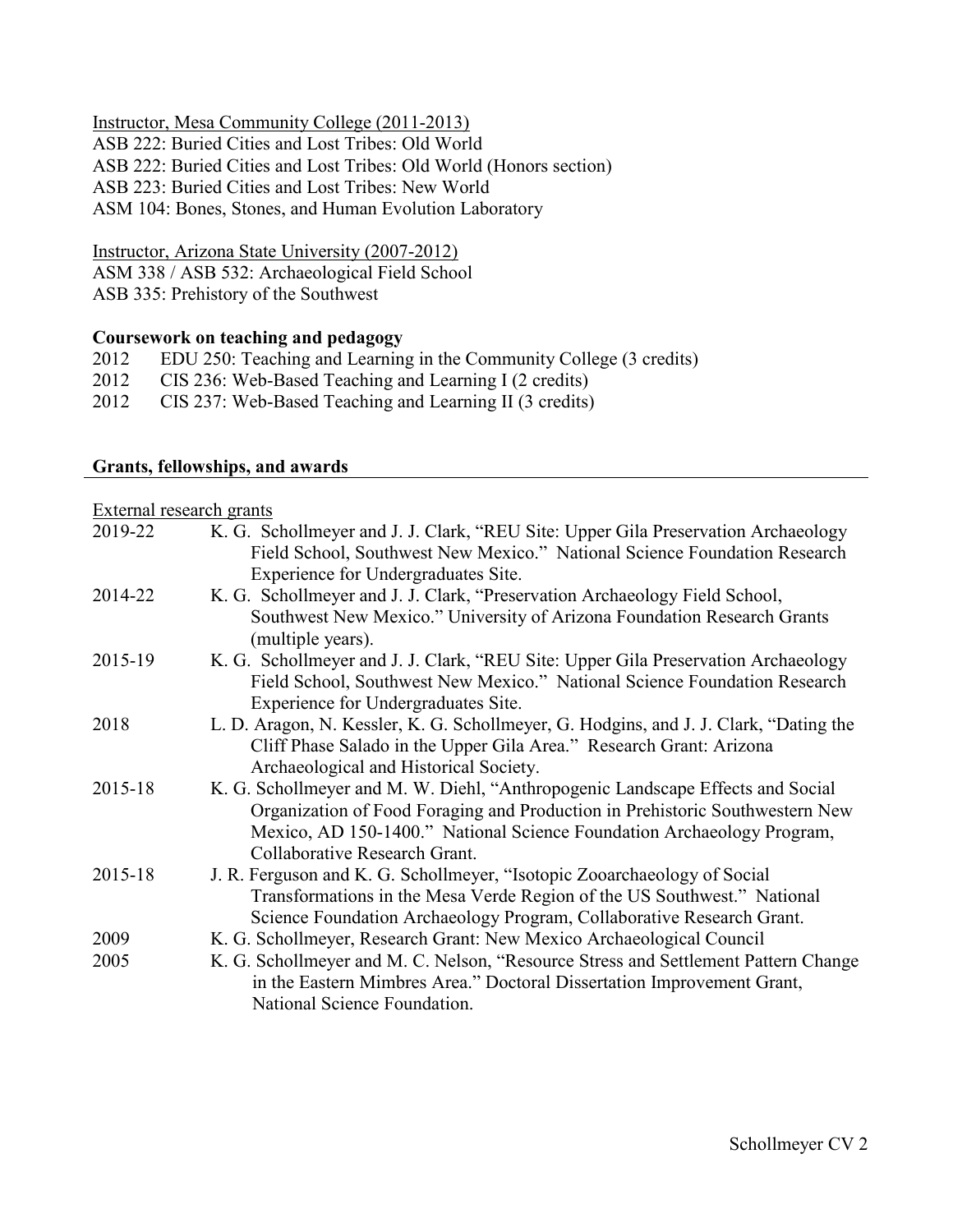#### Internal research and travel grants

| 2007        | Conference Travel Grant: Arizona State University Graduate and Professional      |
|-------------|----------------------------------------------------------------------------------|
|             | <b>Students Association</b>                                                      |
| 2005        | Grant for a funded undergraduate research assistant: ASU Integrative Graduate    |
|             | Education Research and Training (IGERT) in Urban Ecology, National Science       |
|             | Foundation.                                                                      |
| 2005        | Terminal Research Grant, Graduate and Professional Students Association, ASU     |
| 2005        | Research Support Grant, School of Human Evolution and Social Change, ASU         |
| 2005        | Grant-in-Aid of Research, Sigma Xi, ASU Chapter                                  |
| 2008, 2007, | Conference Travel Grants: School of Human Evolution and Social Change, ASU (four |
| 2006, 2005  | awards)                                                                          |
|             |                                                                                  |

Fellowships, scholarships, and other awards

| $2004 - 2006$ | Dean's Advanced Scholarship, Arizona State University                              |
|---------------|------------------------------------------------------------------------------------|
| $2003 - 2006$ | Associate, National Science Foundation Integrative Graduate Education Research and |
|               | Training (IGERT) in Urban Ecology, ASU (three consecutive awards)                  |
| 2006          | Runner up, best poster. "Legacies on the Landscape: Integrating Ecology and        |
|               | Archaeology on the Agua Fria National Monument, Arizona." Poster presented         |
|               | at the 2006 Annual ASU CAP-LTER Symposium, Arizona State University,               |
|               | January 19. M. Kruse, H. Schaafsma, K.G. Schollmeyer, J. Briggs, K. Horn, K.       |
|               | Kintigh, C. Lai, K. Spielmann, and C. Wichlacz.                                    |
| 2000          | Nominee, College of Liberal Arts and Sciences Dean's Distinguished Teaching Award  |
|               | as teaching assistant for course "Principles of Archaeology," ASU.                 |
| 1997 - 1998   | Graduate Tuition Scholarship, Arizona State University                             |

## **Publications**

#### Peer-reviewed articles, chapters, and monographs

- In press Fine-Grained Chronology Reveals Human Impacts on Animal Populations in the Mesa Verde Region of the American Southwest. K.G. Schollmeyer and J.C. Driver. In *A Place of Songs: Integrating Research, Education, and American Indian Knowledge at Crow Canyon,* edited by S. Ryan and M. Varien. University Press of Colorado. Anticipated publication spring 2023.
- 2022 Animal Remains in Communal Spaces and Ritual Activities in the Reserve and Mimbres Mogollon Areas, AD 200–1450. In *Structure and Meaning of Mogollon Communal Spaces and Places in the Greater American Southwest*, edited by R.J. Stokes, K.A. Dungan, and J.W. Sedig, pp. 399-443. University of Utah Press, Salt Lake City.
- 2022 Defining isotopic signatures of potential procurement sources: A case study in the Mesa Verde Region of the US Southwest. J. Bulot, K. G. Schollmeyer, J. B. Coltrain, V. Renson, A. Werlein, and J. R. Ferguson. *Journal of Archaeological Science: Reports* 41:103334.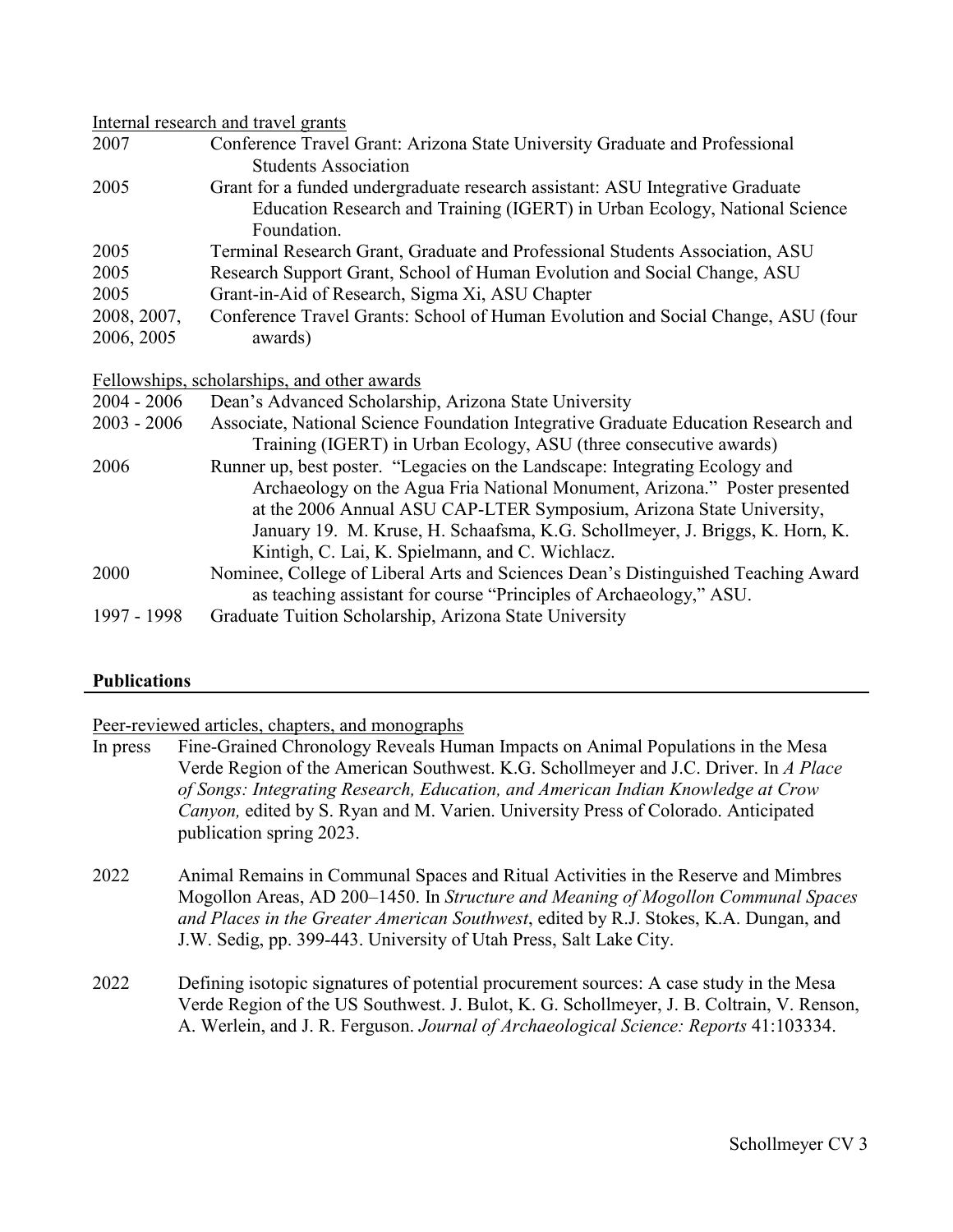2021 The Classic Mimbres Period in the Eastern Mimbres Area: Evidence from Ceramics, Architecture, and Settlement. M. Hegmon, K.G. Schollmeyer, and M.C. Nelson. *Kiva* 87:410-436. 2021 Understanding Past Climate-related Migration for our Warming World. S.E. Ingram and K.G. Schollmeyer. *Kiva* 87:220-252. 2020 *Faunal Remains from Archaeology Sites in Southwestern New Mexico*. K.G. Schollmeyer and S.O. MacDonald. Occasional Papers of the Museum of Southwestern Biology 13. 2018 Long Term Interactions of People and Animals in the Mimbres Region, Southwest New Mexico AD 200-1450. K.G. Schollmeyer. *Kiva* 84:51-84. Special issue edited by E.L. Jones, J. Dombrosky, and C.S. Ainsworth. 2018 Continuity and Change in the Eastern Mimbres Area after AD 1130. K.G. Schollmeyer, M.C. Nelson, and M. Hegmon. In *New Perspectives on Mimbres Archaeology: Three Millennia of Human Occupation in the North American Southwest*, edited by B.J. Roth, P.A. Gilman and R. Anyon, pp. 169-192. University of Arizona Press, Tucson. 2018 Variability in Mimbres Food and Food Procurement. K.G. Schollmeyer, M.W. Diehl, and J.A. Sandor. In *New Perspectives on Mimbres Archaeology: Three Millennia of Human Occupation in the North American Southwest*, edited by B.J. Roth, P.A. Gilman and R. Anyon, pp. 193-208. University of Arizona Press, Tucson. 2017 Animals. K.G. Schollmeyer and K.A. Spielmann. In *The Oxford Handbook of Southwest Archaeology,* edited by B.J. Mills and S. Fowles, pp. 807-823. Oxford University Press, New York. 2017 Re-Evaluating the Mimbres Region Prehispanic Chronometric Record. R. Anyon, D. Creel, P.A. Gilman, S.A. LeBlanc, M.R. Miller, S.E. Nash, M.C. Nelson, K.J. Putsavage, B.R. Roth, K.G. Schollmeyer, J.W. Sedig, and C.A. Turnbow. *Kiva* 83:316-343. 2016 Experiencing Social Change: Life During the Mimbres Classic Transformation. M. Hegmon, M.C. Nelson, and K.G. Schollmeyer. In *The Archaeology of the Human Experience*, edited by M. Hegmon, pp. 54-73. Archaeological Papers of the American Anthropological Association, Vol. 27. 2016 Implications for Migration and Social Connections in South Central New Mexico through Chemical Characterization of Carbon-painted Ceramics and Obsidian. J.R. Ferguson, K.W. Laumbach, S.H. Lekson, M.C. Nelson, K.G. Schollmeyer, T.S. Laumbach, and M.R. Miller. *Kiva* 82:22-50.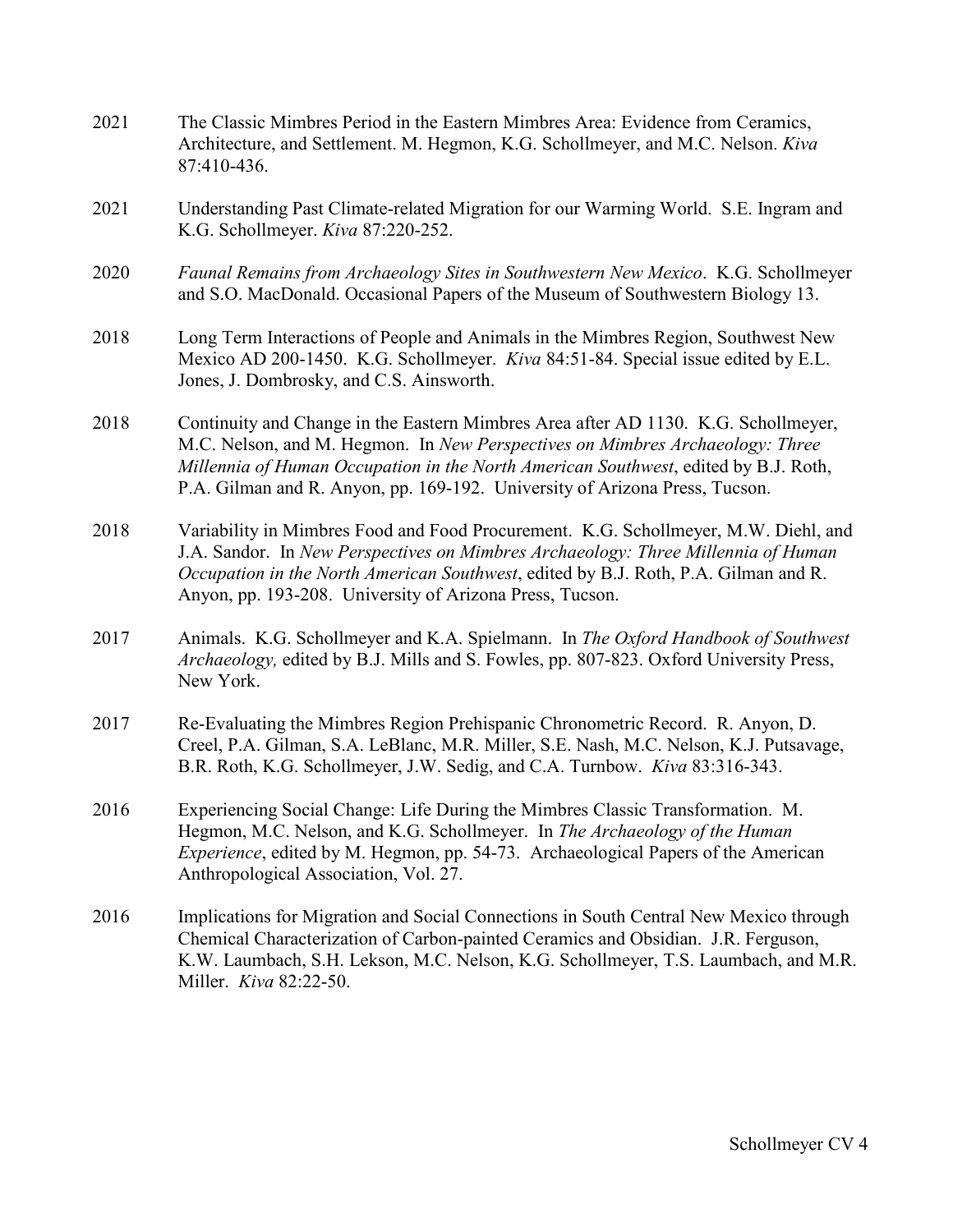- 2015 Transformation Without Collapse: Two Cases from the American Southwest. A. Torvinen, M. Hegmon, A.P. Kinzig, M.C. Nelson, M. Peeples, K. Schollmeyer, C. Strawhacker, and L. Swantek. In *Beyond Collapse: Archaeological Perspectives on Resilience, Revitalization, and Transformation in Complex Societies*, edited by R.K. Faulseit, pp. 262-286. Center for Archaeological Investigations, Southern Illinois University Press: Carbondale.
- 2014 Architecture, Settlement, and the Construction of Perry Mesa Pueblos. K.G. Schollmeyer and M.C. Nelson. In *Alliance and Landscape on Perry Mesa in the Fourteenth Century*, edited by D.R. Abbott and K.A. Spielmann, pp. 79-103. University of Utah Press: Salt Lake City.
- 2013 Settlement Patterns, Source-Sink Dynamics, and Artiodactyl Hunting in the Prehistoric U.S. Southwest. K.G. Schollmeyer and J.C. Driver. *Journal of Archaeological Method and Theory* 20:448-478. Special issue edited by V.L. Butler, C.M. Darwent, and M.J. O'Brien.
- 2012 The Past, Present, and Future of Small Terrestrial Mammals in Human Diets. K. G. Schollmeyer and J. C. Driver. In *Conservation Biology and Applied Zooarchaeology*, edited by S. Wolverton and R.L. Lyman, pp. 179-207. University of Arizona Press: Tucson.
- 2011 Large Game, Agricultural Land, and Settlement Pattern Change in the Eastern Mimbres Area, Southwest New Mexico. K.G. Schollmeyer. *Journal of Anthropological Archaeology* 30(3):402-415.
- 2010 Anthropogenic Environments, Large Mammals, and Settlement Pattern Change in the Eastern Mimbres Area. K.G. Schollmeyer and J.B. Coltrain. In *The Archaeology of Anthropogenic Environments*, edited by R. Dean, pp. 266-294. Center for Archaeological Investigations Occasional Paper Series 37, Southern Illinois University, Carbondale.
- 2006 Archaeological and Ecological Perspectives on Reorganization: A Case Study from the Mimbres Region of the US Southwest. M.C. Nelson, M. Hegmon, S. Kulow, and K.G. Schollmeyer. *American Antiquity* 71(3): 403-432.
- 2006 Why Ecology Needs Archaeologists and Archaeology Needs Ecologists. J. Briggs, K. Spielmann, H. Schaafsma, K. Kintigh, M. Kruse, K. Horn, K. Schollmeyer. *Frontiers in Ecology and the Environment* 4(4): 180-188.
- 2006 Agriculture, Mobility, and Human Impact in the Mimbres Region of the United States Southwest. M. Hegmon, M.C. Nelson, K.G. Schollmeyer, M. Elliott, and M.W. Diehl. In *Managing Archaeological Data and Databases: Essays in Honor of Sylvia W. Gaines*, edited by J. L. Hantman and R. Most, pp. 107-121. Archaeological Research Paper No. 57, Arizona State University, Tempe.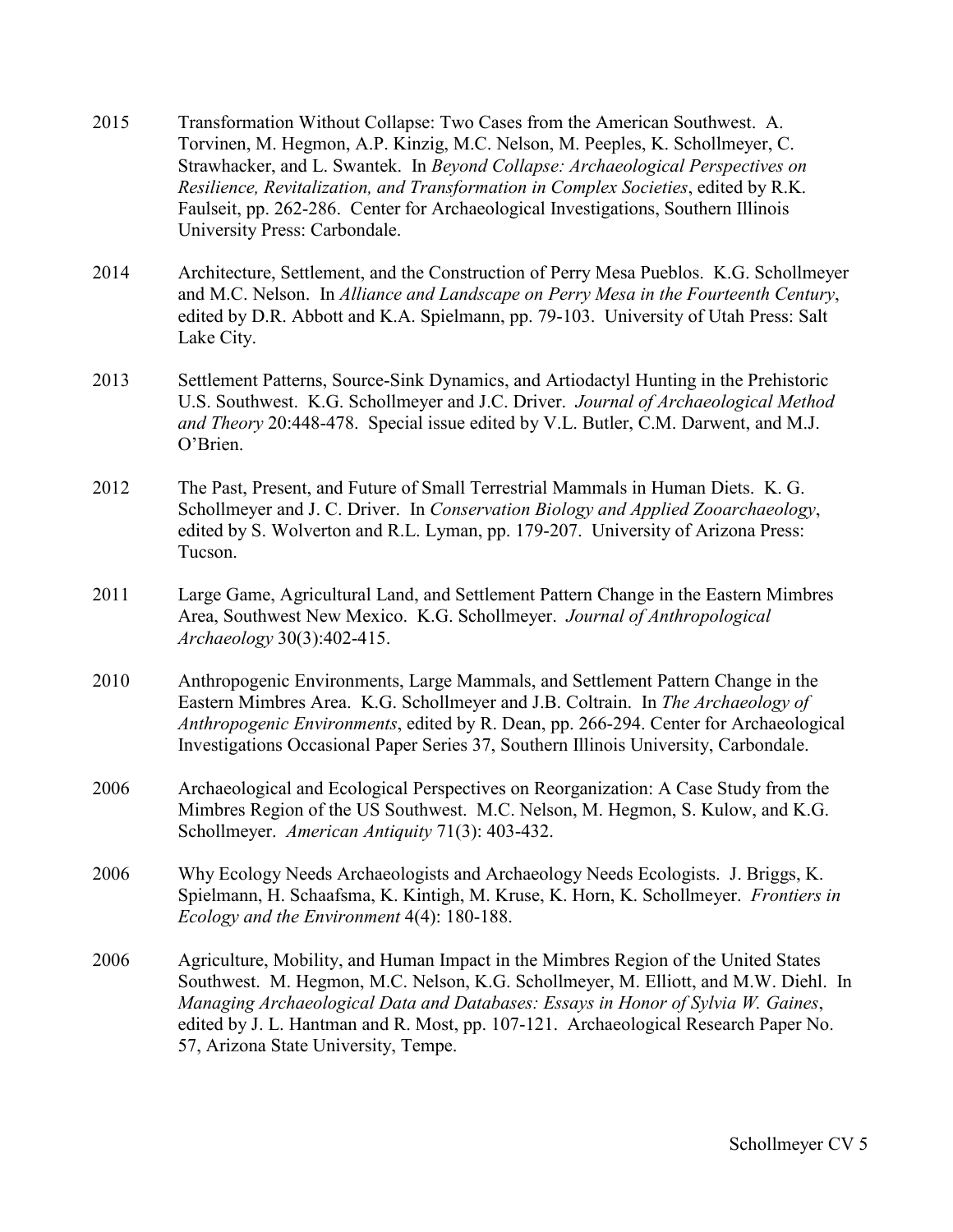| 2005 | Prehispanic Environmental Impact in the Mimbres Region, Southwest New Mexico. K.G.<br>Schollmeyer. <i>Kiva</i> 70(4): 375-397.                                              |
|------|-----------------------------------------------------------------------------------------------------------------------------------------------------------------------------|
| 2004 | Dental Caries, Prehistoric Diet, and the Pithouse-to-Pueblo Transition in Southwestern<br>Colorado. K.G. Schollmeyer and C.G. Turner II. American Antiquity 69(3): 569-582. |
| 2003 | Game Resources, Social Interaction, and the Ecological Footprint in Southwest New                                                                                           |

2003 Game Resources, Social Interaction, and the Ecological Footprint in Southwest New Mexico. M.C. Nelson and K.G. Schollmeyer. *Journal of Archaeological Method and Theory* 10(2): 69-110.

# Other publications

| <u>UTIM publications</u><br>2021 | Review of Ancient Paquimé and the Casas Grandes World and Discovering Paquimé. by                                                                                                                                            |
|----------------------------------|------------------------------------------------------------------------------------------------------------------------------------------------------------------------------------------------------------------------------|
|                                  | Paul E. Minnis and Michael E. Whalen. American Antiquity 86:881-883.                                                                                                                                                         |
| 2019                             | The Archaeology of Animals in Southwest New Mexico, AD 1000-1130. K.G.<br>Schollmeyer. The Black Range Naturalist 3(1): 7-8.                                                                                                 |
| 2019                             | A Natural and Unnatural History of Faunal Change in Southwestern New Mexico since<br>AD 500. K.G. Schollmeyer and S.O. MacDonald. The Black Range Naturalist 3(1): 17.                                                       |
| 2017                             | Using and Preserving Legacy Datasets. K.G. Schollmeyer and M.W. Diehl. Archaeology<br>Southwest 31(1): 28.                                                                                                                   |
| 2017                             | The Mimbres Postclassic Period. M. Taliaferro, K.J. Putsavage, and K.G. Schollmeyer.<br>Archaeology Southwest 31(1): 22-23.                                                                                                  |
| 2015                             | The Late Pre-Contact Salado in the Upper Gila Area, Southwest New Mexico. K.G.<br>Schollmeyer and J.J. Clark. SAA Current Research 262,<br>http://www.saa.org/CurrentResearch/pdf/saa cro 262 The Late Precontact Salad.pdf. |
| 2011                             | The Complicated Social Landscape of the $12th$ -15 <sup>th</sup> Centuries in Southwest New Mexico.<br>K.G. Schollmeyer and M.C. Nelson. Archaeology Southwest 24(4): 9-10.                                                  |
| 2011                             | Deer in Prehistory in the Southwestern United States. K.G. Schollmeyer and J.C. Driver.<br>Deer: The Journal of the British Deer Society Autumn: 20-24.                                                                      |
| 2010                             | Mimbres Hunting and the Importance of Deer. K.G. Schollmeyer. In Mimbres Lives and<br>Landscapes, edited by M.C. Nelson and M. Hegmon, pp. 91-97. SAR Press: Santa Fe.                                                       |
| 2010                             | Excavations at Two Thirteenth Century Villages West of Truth or Consequences. K.G.<br>Schollmeyer, W.G. Russell, and M.C. Nelson. NewsMAC 2010(4): 2-13.                                                                     |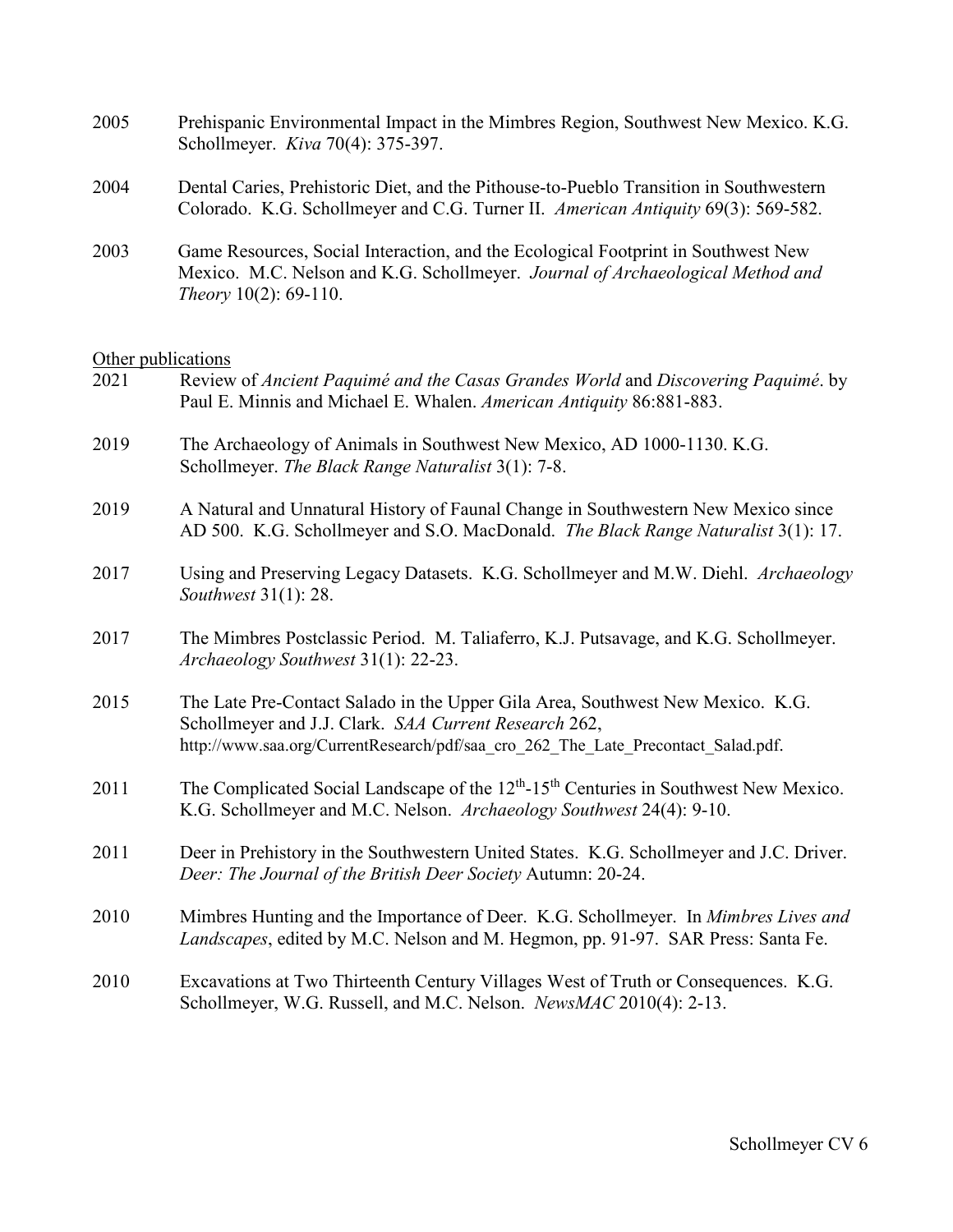- 2009 *Resource Stress and Settlement Pattern Change in the Eastern Mimbres Area, Southwest New Mexico*. K.G. Schollmeyer. PhD dissertation, Arizona State University, Tempe. University Microfilms, Ann Arbor.
- 2008 Mimbres Mogollon Sites and Settlements. K.G. Schollmeyer, S. Swanson, and M.C. Nelson. In *Archaeology in America: An Encyclopedia*, edited by F. P. McManamon, pp. 171-176. Greenwood Press: Westport, CT.
- 1999 Settlement Size, Environmental Impact and Large Mammal Use in the Mimbres Region, Southwest New Mexico. K.G. Schollmeyer. Master's paper, Arizona State University, Tempe, Arizona.

## Selected reports (non-refereed)

- 2020 *Final Report on 2008 and 2009 Investigations at the 3-Up Site, LA 150373, and Gamalstad, LA 164472, Mule Creek, New Mexico*. D.L. Huntley, R. Jones, K. Dungan, J.B. Hill, J.J. Clark, K.G. Schollmeyer, and L. Aragon. Report on file, Archaeology Southwest, Tucson, Arizona.
- 2015 Vertebrate Fauna from La Villa, AZ T:12:148 (ASM). K.G. Schollmeyer. In *Excavations at Villa Site: Continuity and Change at an Agricultural Village*, edited by Michael W. Lindemann, pp. 373-379. Technical Report No. 2012-08, Desert Archeology, Inc., Tucson, AZ.
- 2011 Phyllis Pueblo (LA 45160): Report on the 2009-10 Excavation Seasons. W.G. Russell, K.G. Schollmeyer, M.C. Nelson, and S. Swanson. Report on file, School of Human Evolution and Social Change, Arizona State University, Tempe, AZ.
- 2009 Roadmap Village (LA 45157): Report on the 2007-2008 Excavation Seasons. K.G. Schollmeyer, S. Swanson and M.C. Nelson. Report on file, School of Human Evolution and Social Change, Arizona State University, Tempe, AZ.
- 2004 Eastern Mimbres Archaeological Project: 2003 Agricultural Feature Survey in the Gila National Forest. K.G. Schollmeyer. Report on file, USDA Forest Service, Gila National Forest, New Mexico, Forest Service Report Number 2004-06-003.
- 1997 Faunal Remains. E. Burson, K. Gust, and F. Hayashida. In *Report of Archaeological Findings at CA-SCL-613, Children's Health Council, Santa Clara County, California*. Stanford University Planning Office, Stanford, CA.

# **Conference papers and posters**

*\* = invited papers § = collaborations with a student*

- 2022 "Animal Remains in Ceremonial and Communal Spaces in the Mogollon area of the US Southwest." Paper presented at the 2022 Annual Meeting of the Society for American Archaeology, Chicago, IL, March 30-April 2.
- 2021 "Animal Remains and Archaeological Context in the Mogollon Area, AD 1000-1450." Poster presented at the 2020 Annual Meeting of the Society for American Archaeology, online meeting, April 14-18.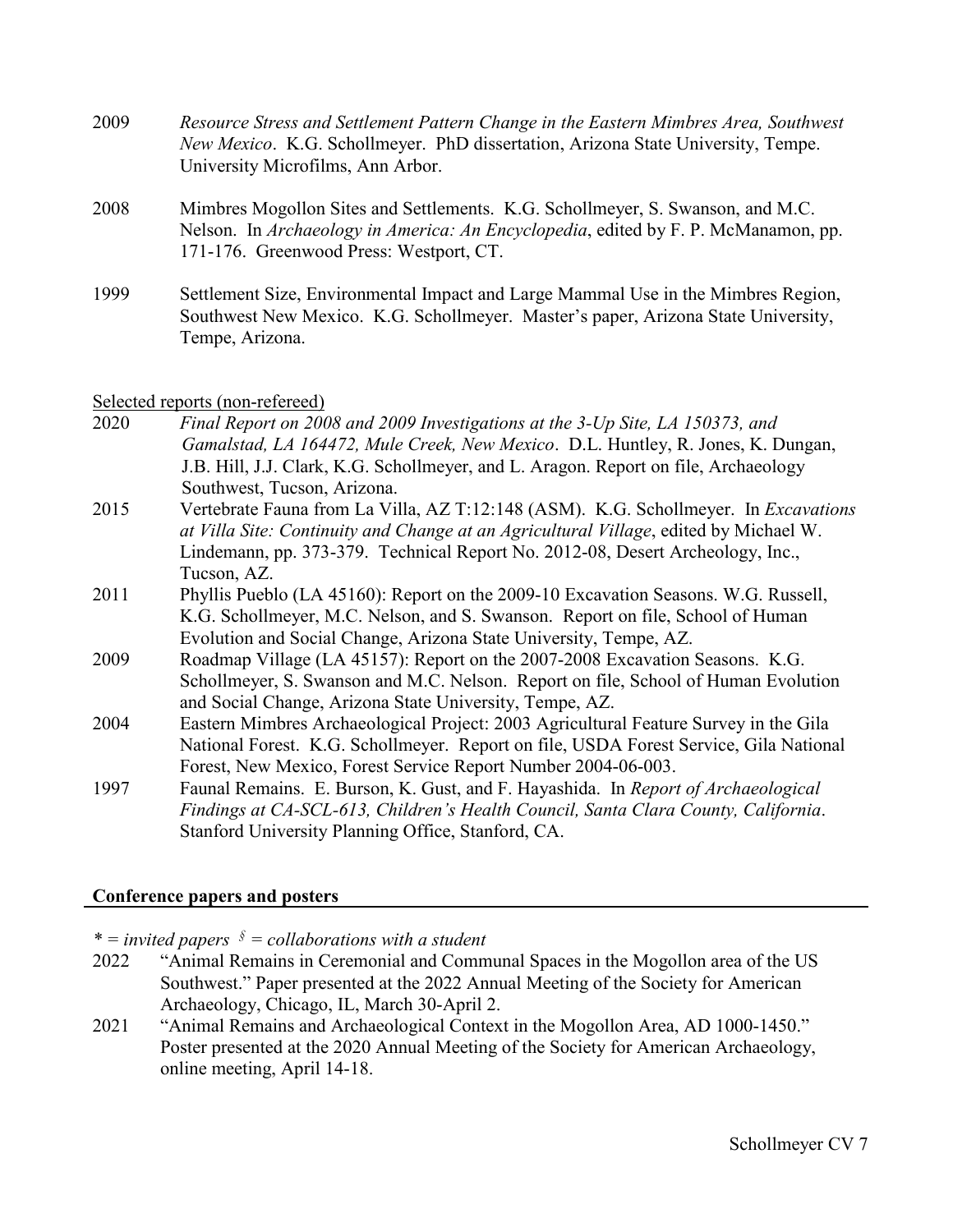- \*2019 "From the Andes to the Gila: Space, Society and Zooarchaeology in the US Southwest." P. Leckman and K.G. Schollmeyer. Invited paper in a session titled "An Archaeological Example: Celebrating John Rick's Research and Teaching Career," organized by D. Contreras at the 2019 Annual Meeting of the Society for American Archaeology, Albuquerque, NM, April 10-14.
- *§* 2018 "Insights into the Salado Phenomenon from the Gila River Farm Site." S. Uzzle and K.G. Schollmeyer. Poster presented at the 2018 Annual Meeting of the Society for American Archaeology, Washington, DC, April 11-15. [Coauthored with an undergraduate field school student.]
- 2018 "Strange Birds: Avian Remains in the Upper Gila and Mimbres Drainages." Poster presented at the 2018 Annual Meeting of the Society for American Archaeology, Washington, DC, April 11-15.
- *§* "Developing Regional Isotopic Baselines to Trace Resource Acquisition Patterns in the Mesa Verde Area of the American Southwest." A. Werlein, J. Coltrain, J.R. Ferguson, V. Renson, D. Robertson, and K.G. Schollmeyer. Poster presented at the 2018 Annual Meeting of the Society for American Archaeology, Washington, DC, April 11-15. [Coauthored with a graduate student.]
- 2018 "A Natural and Unnatural History of Faunal Change in Southwestern New Mexico since AD 500." K.G. Schollmeyer and S.O. MacDonald. Poster presented at the 2018 Natural History of the Gila Symposium, Silver City, NM, February 22-23.
- 2017 "A Natural and Unnatural History of Faunal Change in Southwestern New Mexico since AD 500." K.G. Schollmeyer and S.O. MacDonald. Poster presented at the 2017 Annual Meeting of the Society for American Archaeology, Vancouver, Canada, March 29-April 2.
- 2016 "Legacy Data and Long Term Interactions of People and Animals in the Mimbres Region, AD 200-1450." Paper presented at the 2016 Mogollon Archaeology Conference, Las Vegas, NV, October 6-8.
- 2016 "Population Changes and Intraregional Variability in the Mimbres Region of Southwest New Mexico, A.D. 1000-1450." K.G. Schollmeyer and M.A. Peeples. Poster presented at the 2016 Annual Meeting of the Society for American Archaeology, Orlando, FL, April 6-10.
- \*2016 "Long Term Interactions of People and Animals in the Mimbres Region of Southwest New Mexico, AD 200-1450." Paper presented at the 2016 Annual Conference of the Society of Ethnobiology, Tucson, AZ, March 16-19.
- *§* "Developing Public Outreach Programs for Urban, Rural, and Descendant Communities." M. Pablo, A. Denoyer, and K.G. Schollmeyer. Poster presented at the 15<sup>th</sup> Biennial Southwest Symposium, Tucson, AZ, January 14-16. [Coauthored with an undergraduate field school student.]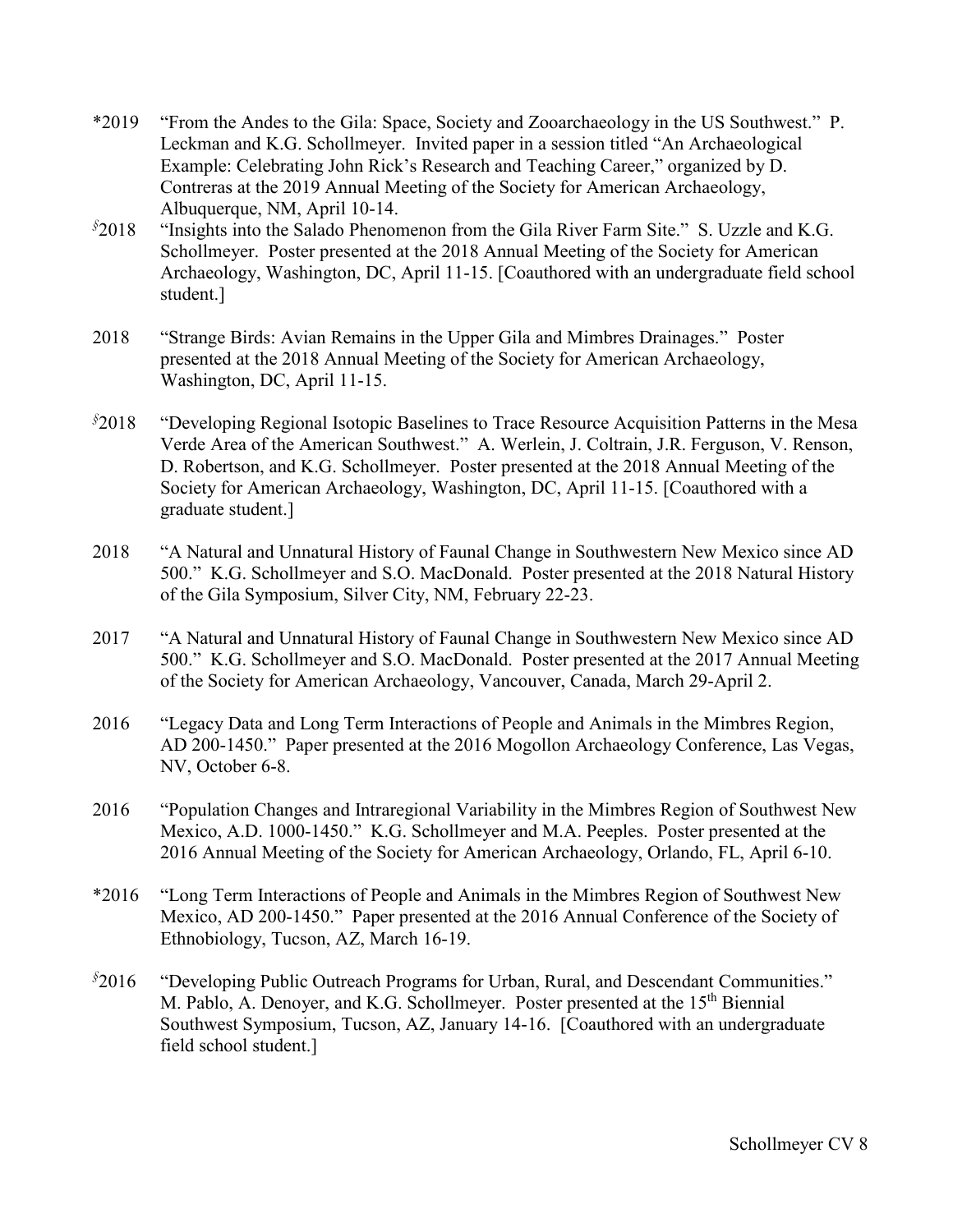- \*2015 "Farmers' Responses to Climate Change in the Prehistoric Southwest." K.G. Schollmeyer and S.E. Ingram. Invited paper in a session titled "Engaging with the Public and the Past: The Archaeological Legacy of Brian Fagan" organized by D. Kurin and A. VanDerwarker at the 2015 Annual Meeting of the Society for American Archaeology, San Francisco, CA, April 15-19.
- 2015 "Salado in the Upper Gila." W. Doelle, K. Schollmeyer, and J. Clark. Paper presented at the 2015 Annual Meeting of the Society for American Archaeology, San Francisco, CA.
- 2015 "Intensive Archaeological Sampling for Fine-Grained Resolution of Human-Environment Relationships: Fauna from the Sand Canyon Locality and the Central Mesa Verde Region." J. Driver and K. Schollmeyer. Paper presented at the 2015 Annual Meeting of the Society for American Archaeology, San Francisco, CA.
- 2015 "Finding the Balance: Case Studies in Collaboration and Community Engagement from the American Southwest." D. Huntley, S. Eckert and K. Schollmeyer. Paper presented at the 2015 Annual Meeting of the Society for American Archaeology, San Francisco, CA.
- \*2014 "Mimbres Food and Food Procurement." K.G. Schollmeyer, M.W. Diehl, and J.Sandor. Invited paper presented in a session titled "The Legacy of the Mimbres Foundation: Shaping the Future of Mimbres Archaeology" organized by P. Gilman and R. Anyon at the 2014 Annual Meeting of the Society for American Archaeology, Austin, TX, April 23-27.
- 2013 "Faunal Diversity, Resilience, and Social Transformations in the Prehistoric US Southwest." Poster presented at the 2013 Annual Meeting of the Society for American Archaeology, Honolulu, HI, April 3-7.
- 2012 "Fauna in Ritual Closure Deposits in the Eastern Mimbres Area." K. G. Schollmeyer. Paper presented at the 2012 Mogollon Archaeology Conference, Silver City, NM, October 4-6.
- \*2012 "The Zooarchaeology of Resilience in the Mesa Verde Region." K. G. Schollmeyer and J. C. Driver. Invited paper presented in a session titled "Socionatural Systems in the Northern U.S. Southwest" organized by S. Crabtree and S. Ortman at the 2012 Annual Meeting of the Society for American Archaeology, Memphis, TN, April 18-22.
- \*2011 "Settlement Patterns, Source-Sink Dynamics, and Artiodactyl Hunting in the Prehistoric U.S. Southwest." K. G. Schollmeyer and J. C. Driver. Invited paper presented in a session titled "Fryxell Symposium: Papers in Honor of R. Lee Lyman" organized by V. Butler, M. O'Brien and C. Darwent at the 2011 Annual Meeting of the Society for American Archaeology, Sacramento, CA, March 30 - April 3.
- \*2010 "Mimbres Hunting and the Importance of Deer." K. G. Schollmeyer. Invited paper presented in a session titled "Mimbres Lives and Landscapes" organized by M. Nelson and M. Hegmon at the 2010 Mogollon Archaeology Conference, Las Cruces, NM, October 14- 16.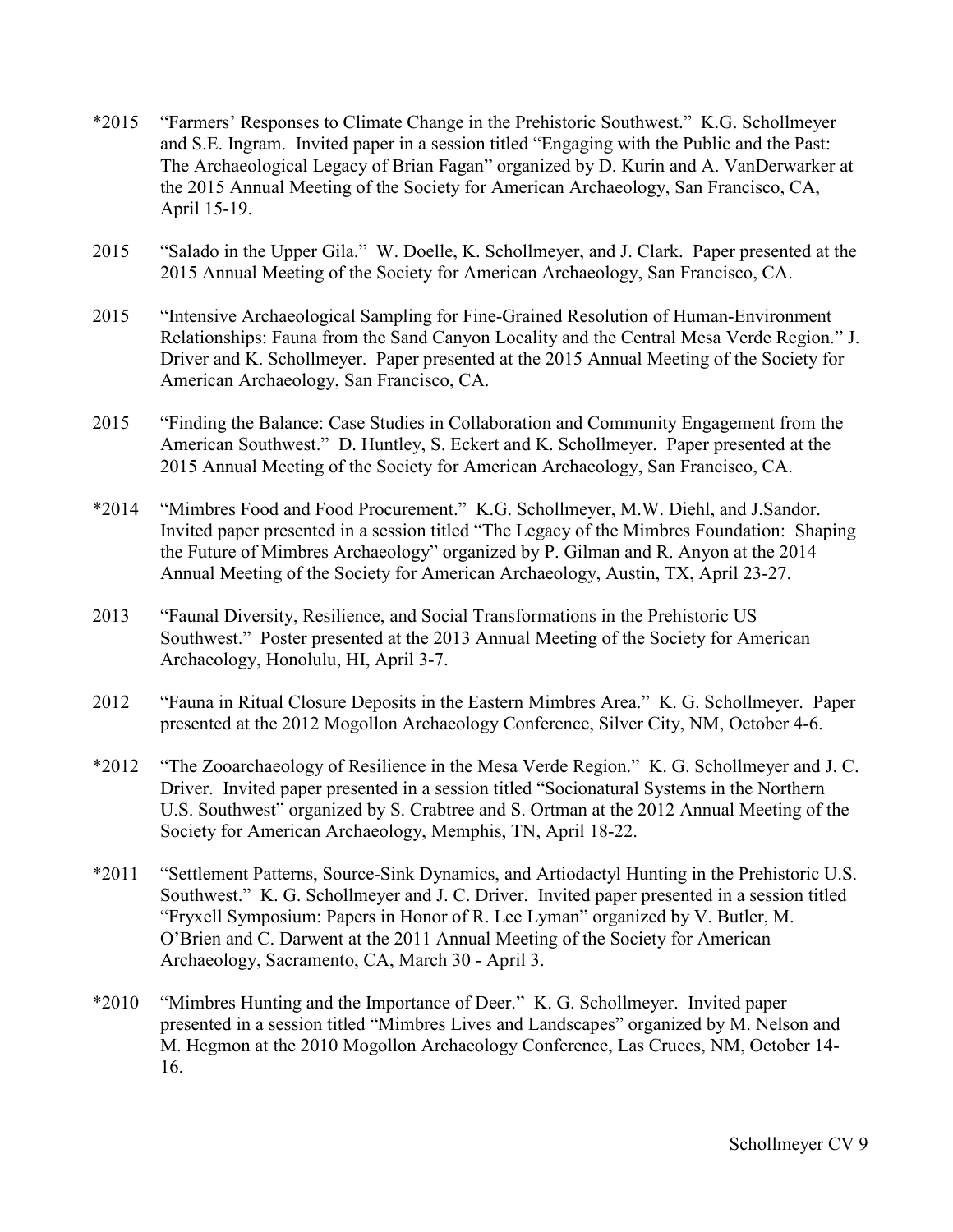- 2010 "Effect of Settlement Patterns and Human Hunting on Cervid Availability in the North American Southwest." K. G. Schollmeyer and J. C. Driver. Poster presented at the 2010 meeting of the International Council for Archaeozoology, Paris, France, August 23-28.
- \*2010 "The Past, Present, and Future of Small Terrestrial Mammals in Human Diets." K. G. Schollmeyer and J. C. Driver. Invited paper presented in a session titled "Time, Space, & Form in Conservation: Zooarchaeological Perspectives from Deep Time" organized by S. Wolverton and C.R. Randklev at the 2010 Annual Meeting of the Society of Ethnobiology, Victoria, BC, May 5-8.
- 2010 "Disentangling Archaeological Systematics in the Mimbres Region After A.D. 1130." K. G. Schollmeyer, S. Swanson, and M. C. Nelson. Paper presented at the 2010 Annual Meeting of the Society for American Archaeology, St. Louis, MO, April 14-18.
- 2009 "12<sup>th</sup> Century Resource Use and Settlement Reorganization in the Eastern Mimbres Area, Southwest New Mexico." K. G. Schollmeyer. Paper presented at the 2009 Annual Meeting of the Society for American Archaeology, Atlanta, GA, April 22-26.
- 2008 "Patterns of Diversity in 13<sup>th</sup> and 14<sup>th</sup> Century Eastern Mimbres Villages." K. G. Schollmeyer, S. Swanson, and M. C. Nelson. Paper presented at the 2008 Mogollon Archaeology Conference, Silver City, NM, October 3-4.
- 2008 "Modeling Large Mammal Populations and Hunting in the Eastern Mimbres Area." K. G. Schollmeyer. Poster presented at the 2008 Annual Meeting of the Society for American Archaeology, Vancouver, BC, March 26-30.
- 2008 "Interaction and Diversity in the Postclassic Mimbres World: Results of Recent Fieldwork." C. Strawhacker, M. Hegmon, M. Nelson, M. Peeples, K. G. Schollmeyer, S. Swanson. Poster presented at the 20<sup>th</sup> Anniversary Southwest Symposium, Tempe, AZ, January 17-19.
- 2007 "Settlement Reorganization and Resource Stress in the Eastern Mimbres Area." K. G. Schollmeyer. Poster presented at the 2007 Annual Meeting of the Society for American Archaeology, Austin, TX, April 25-29.
- 2007 "Anthropogenic Environments, Resource Stress, and Settlement Pattern Change in the Eastern Mimbres Area." K. G. Schollmeyer. Paper presented at the Center for Archaeological Investigations 2007 Visiting Scholar Conference "The Archaeology of Anthropogenic Environments," Southern Illinois University, Carbondale, March 23-24.
- 2006 "Settlement Reorganization and Large Mammal Use in the Eastern Mimbres Area." K. G. Schollmeyer and J. B. Coltrain. Paper presented at the 2006 Mogollon Archaeology Conference, Tucson, Arizona October 12-14.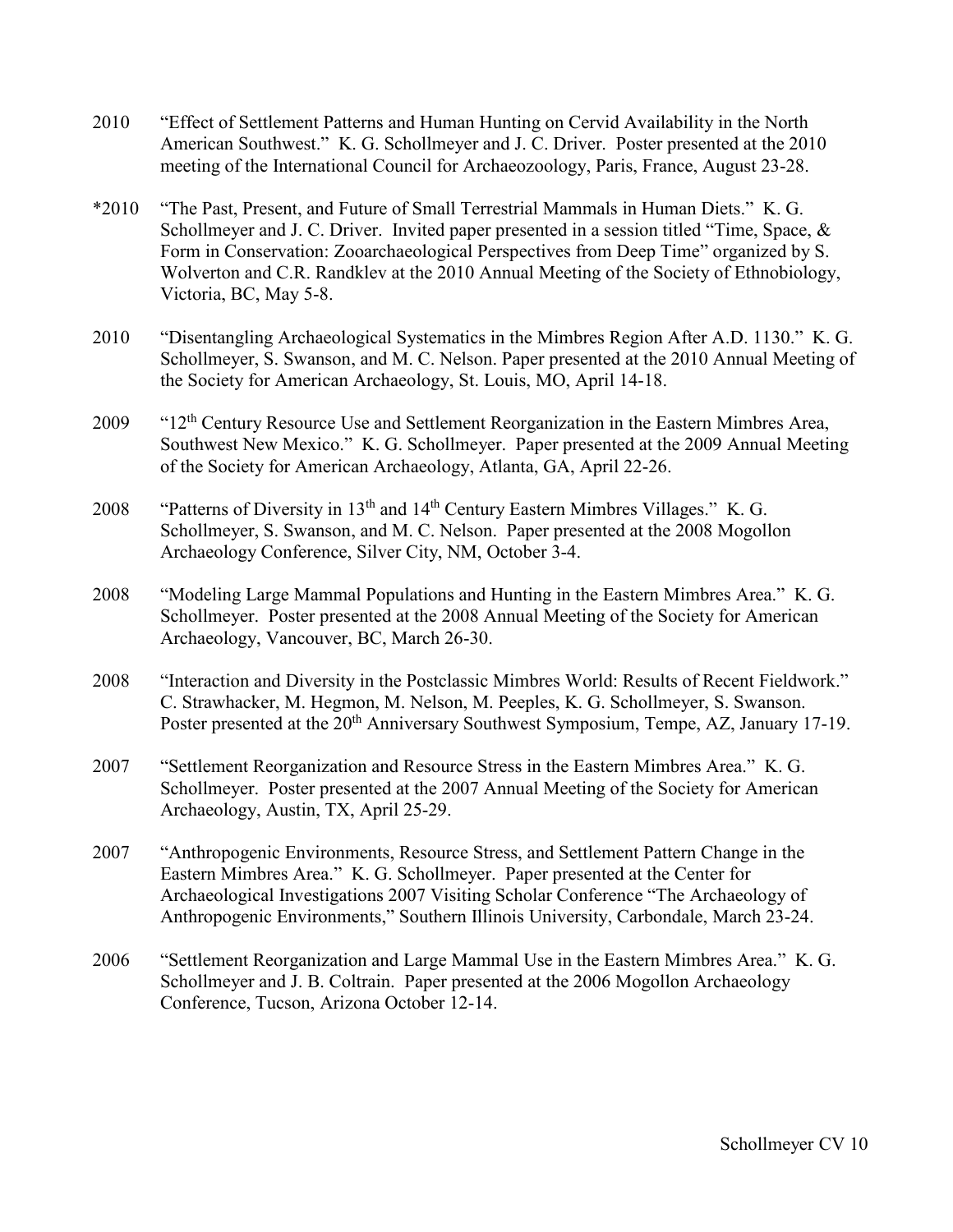- \*2006 "Architecture, Population, and Human Legacies on the Agua Fria National Monument." K. G. Schollmeyer and S. Mapes. Invited paper presented at the 2006 Arizona Statewide Historic Preservation Partnership Conference, Glendale, Arizona June 14-17.
- 2006 "Architecture, Population, and Human Legacies on the Agua Fria National Monument." K. G. Schollmeyer and S. Mapes. Paper presented at the 2006 Annual Meeting of the Society for American Archaeology, San Juan, Puerto Rico April 27-May 30.
- 2006 "Legacies on the Landscape: Integrating Ecology and Archaeology on the Agua Fria National Monument, Arizona." M. Kruse, H. Schaafsma, K.G. Schollmeyer, J. Briggs, K. Horn, K. Kintigh, C. Lai, K. Spielmann, and C. Wichlacz. Poster presented at the 2006 Annual ASU CAP-LTER Symposium, Arizona State University, January 19.
- 2005 "Contextualizing Diversity." M. Nelson and K. G. Schollmeyer. Paper presented at the 2005 Annual Meeting of the American Anthropological Association, Washington, D.C. November 30-December 4.
- \*2005 "Ecological and Archaeological Approaches to Human Impact on the Agua Fria National Monument: Legacies on the Landscape." K. G. Schollmeyer. Invited paper presented at the 2005 Arizona Statewide Historic Preservation Partnership Conference, Tucson, Arizona June 8-11.
- 2005 "Legacies on the Landscape: Integrating Ecology and Archaeology on the Agua Fria National Monument, Arizona." K.G. Schollmeyer, J. Briggs, K. Horn, K. Kintigh, M. Kruse, C. Lai, H. Schaafsma, K. Spielmann, and C. Wichlacz. Poster presented at the 2005 Annual Meeting of the Society for American Archaeology, Salt Lake City, Utah March 31-April 3.
- 2004 "Mimbres Animal Representations and Faunal Resources in the Mimbres Valley, New Mexico." S. Kulow and K. Schollmeyer. Paper presented at the 13<sup>th</sup> Mogollon Conference, Silver City, New Mexico September 30-October 2.
- 2004 "Legacies on the landscape: Integrating ecology and archaeology to understand long-term human-ecosystem interactions." J. Briggs, L. Baldwin, M.. Hegmon, K. Horn, J. Kaye, K. Kintigh, M. Kruse, C. Lai, M. Nelson, H. Schaafsma,, K. Schollmeyer, A. Smith, K. Spielmann, and C. Wichlacz. Poster presented at the 2004 Annual Meeting of the Ecological Society of America, Portland, Oregon August 1-6.
- 2002 "The Mimbres Classic from the Perspective of Flying Fish Village." K. G. Schollmeyer. Paper presented at the 12<sup>th</sup> Mogollon Conference, Las Cruces, New Mexico October 17-19.
- 2002 "The Ecological Context of Mimbres Farming Communities: An Analysis of Agricultural Productivity." J. A. Brady, K. G. Schollmeyer. Paper presented at the  $12<sup>th</sup>$  Mogollon Conference, Las Cruces, New Mexico October 17-19.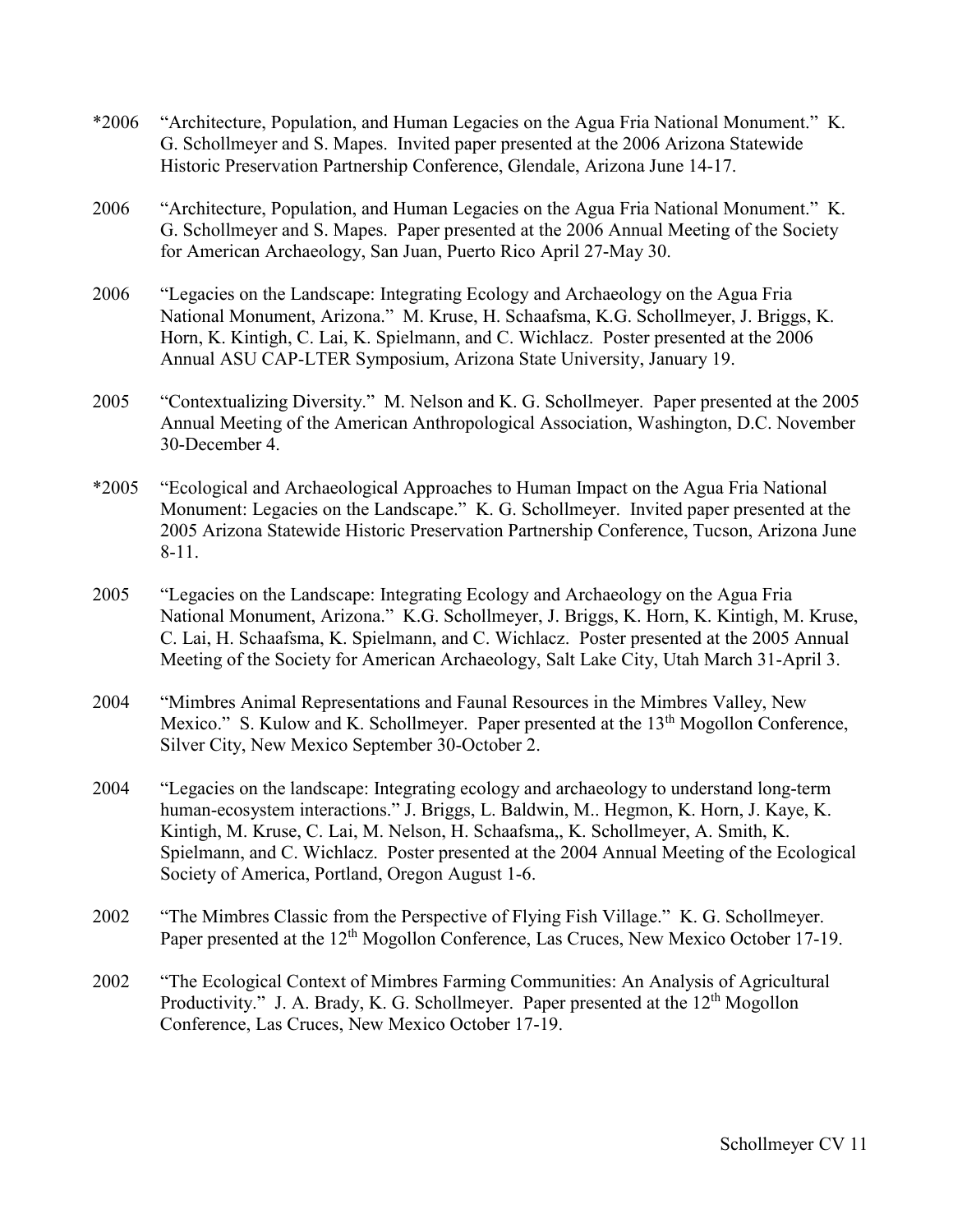- 2002 "Field Areas, Soil Types, and Agricultural Productivity in the Eastern Mimbres Area, Southwest New Mexico." J. A. Brady, K. G. Schollmeyer. Poster presented at the 2002 Annual Meeting of the Society for American Archaeology, Denver, Colorado March 20-24.
- 2002 "Late Pliocene Archaeological Sites in Hadar, Ethiopia." E. Hovers, K. Schollmeyer, T. Goldman, G. Eck, K. Reed, D. Johanson, W. Kimbel. Paper presented at the 2002 Annual Meeting of the Paleoanthropology Society, Denver, Colorado March 19-20.
- 2001 "Impacts on Nature and Nature's Impact." K. G. Schollmeyer, M. C. Nelson. Paper presented at the 2001 Annual Meeting of the Society for American Archaeology, New Orleans, Louisiana April 19-22.
- 2001 "Impacts on Nature and Nature's Impact." M. C. Nelson, K. G. Schollmeyer. Paper presented at the conference "Mimbres Lives and Landscapes," Ladder Ranch, New Mexico March 1-4, 2001.
- 2000 "Settlement Size, Environmental Impact and Large Mammal Use in the Mimbres Region, Southwest New Mexico." K. G. Schollmeyer. Poster presented at the 2000 Annual Meeting of the Society for American Archaeology, Philadelphia, Pennsylvania April 6-9.
- 1998 "3-D Coordinate Analysis of the Kebara 2 Neandertal Pelvis." T. D. Weaver, R. G. Franciscus, C. D. Karlin, E. A. Burson, K. A. Gust. Paper presented at the 67th Annual Meeting of the American Association of Physical Anthropologists, Salt Lake City, Utah April 2.

## *Sessions organized*

- 2022 "Mogollon Area Archaeology: Mimbres, Salado, and in Between." K.G. Schollmeyer and J. Clark (organizers). Poster session at the 2022 Annual Meeting of the Society for American Archaeology, Chicago, IL, March 30-April 2.
- 2021 "Research Hot Off the Trowel in the Upper Gila and Mimbres Areas." K.G. Schollmeyer and J. Clark (organizers). Poster session at the 2020 Annual Meeting of the Society for American Archaeology, online meeting, April 14-18.
- 2019 "Local Developments and Cross-Cultural Interaction in Pre-Hispanic Southwestern New Mexico and Southeastern Arizona." K.G. Schollmeyer and J. Clark (organizers). Poster session at the 2019 Annual Meeting of the Society for American Archaeology, Albuquerque, NM, April 10-14.
- 2018 "Strong Currents in Gila Basin Research." K.G. Schollmeyer and J. Clark (organizers). Poster session at the 2018 Annual Meeting of the Society for American Archaeology, Washington, D.C., April 11-15.
- 2017 "A Flurry of Field Schools in the Upper Gila and Mimbres Drainages." K.G. Schollmeyer and J. Clark (organizers). Poster session at the 2017 Annual Meeting of the Society for American Archaeology, Vancouver, Canada, March 29-April 2.
- 2016 "Research and Community Engagement at the Upper Gila Preservation Archaeology Field School." K.G. Schollmeyer (organizer). Poster mini-session at the 2016 15<sup>th</sup> Biennial Southwest Symposium, Tucson, AZ January 14-16.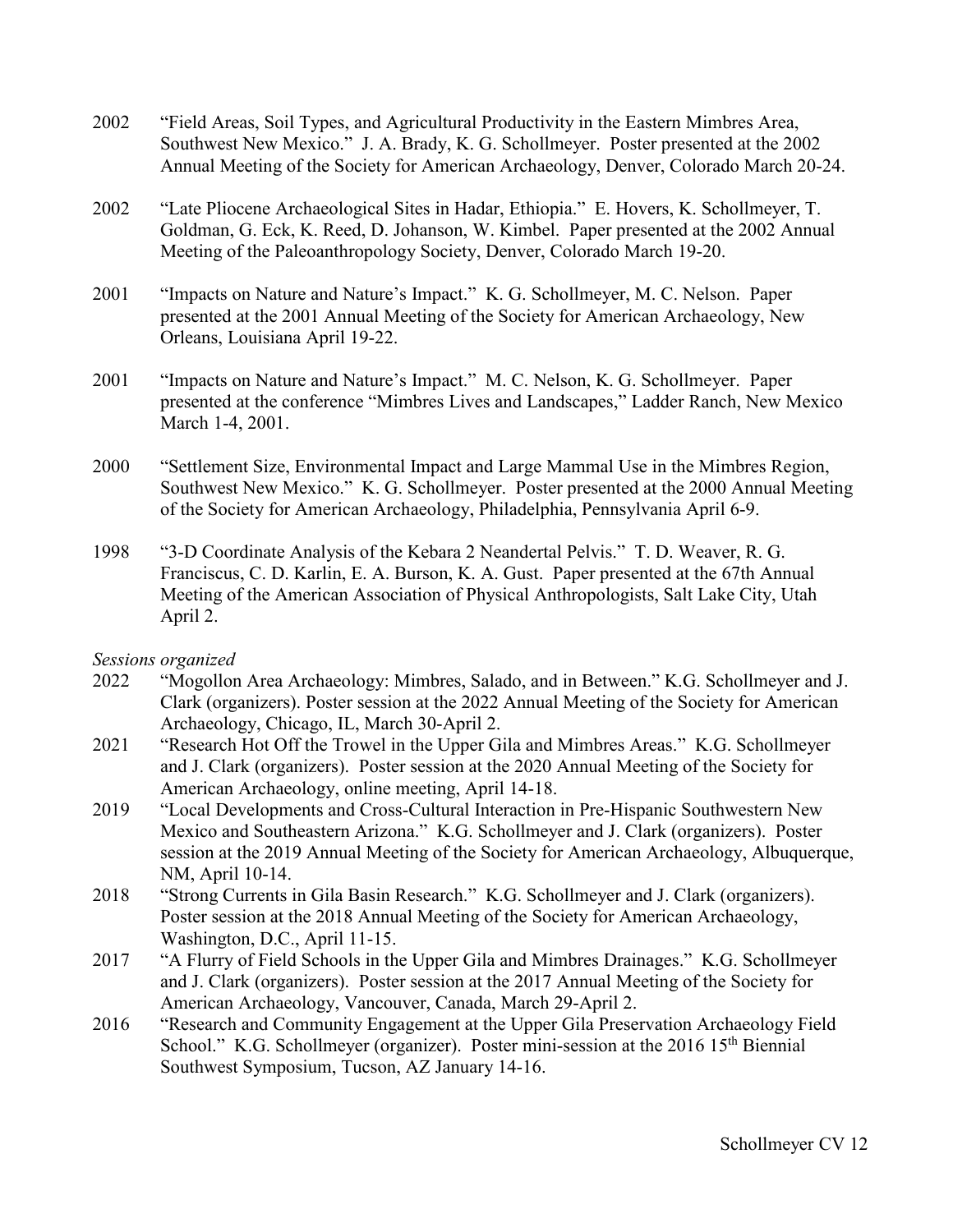- 2015 "New Perspectives on Salado." K.G. Schollmeyer and J. Clark (organizers). Poster symposium at the 2015 Annual Meeting of the Society for American Archaeology, San Francisco, CA, April 15-19.
- 2010 "The Mimbres Region in the U.S. Southwest after A.D. 1130." K.G. Schollmeyer and S. Swanson (organizers and chairs). Paper symposium at the 2010 Annual Meeting of the Society for American Archaeology, St. Louis, MO, April 14-18.

## *Workshops and forums*

- \*2022 Mentoring round table host, "Strategies for Getting an NSF Grant." Committee on the Status of Women in Archaeology mentoring event at the 2022 Annual Meeting of the Society for American Archaeology, Chicago, IL, March 30-April 2.
- \*2019 Discussant for the forum *Women and Grant-Getting: Strategies for Writing NSF Grants*, organized by Barbara Roth. Forum presented at the 2019 Annual Meeting of the Society for American Archaeology, Albuquerque, NM, April 10-14.
- 2015 Discussant for the forum *The Prospects and Challenges of Faunal Data Integration and Comparative Analysis*, organized by Katherine Spielmann and Keith Kintigh. Forum presented at the 2015 Annual Meeting of the Society for American Archaeology, San Francisco, CA, April 15-19.
- 2015 Invited participant in the Digital Archaeological Record (tDAR) Southwestern Fauna Working Group workshop on faunal digital data in Tempe, AZ, October 11-12.
- 2011 Invited participant in the Digital Archaeological Record (tDAR) Southwestern Fauna Working Group workshop on faunal digital data in Tempe, AZ, July 11-12.
- 2010 Invited participant in the Digital Archaeological Record (tDAR) Fauna Working Group workshop on digital data integration in Tempe, AZ, October 21-22.
- 2010 Invited participant in the Digital Archaeological Record (tDAR) Fauna Working Group workshop on digital data integration in St. Louis, MO, April 13.
- 2009 Invited participant in the Digital Archaeological Record (tDAR) Fauna Working Group workshop on ontologies for digital faunal data in Tempe, AZ, November 11-12.

# **Research, field, and laboratory experience**

| $2014$ – present | Director, Upper Gila Preservation Archaeology Program, and co-PI, Preservation<br>Archaeology Field School, Archaeology Southwest (with co-PI Dr. Jeffery Clark).                                                                                                                                     |
|------------------|-------------------------------------------------------------------------------------------------------------------------------------------------------------------------------------------------------------------------------------------------------------------------------------------------------|
| $2012 - 2013$    | Postdoctoral researcher, Long Term Vulnerabilities and Transformations Project,<br>Arizona State University. Project P.I.s Dr. Margaret C. Nelson, Dr. Ann Kinzig, Dr.<br>David Abbott, Dr. John M. Anderies, Dr. Michelle Hegmon, Dr. Keith Kintigh, and<br>Dr. Ben A. Nelson. One and a half years. |
| $2007 - 2013$    | Director, Mogollon Prehistoric Landscapes Project, Arizona State University (in SW)<br>New Mexico). (This project was co-directed with Dr. Margaret Nelson 2007-2009.)<br>Six years (fieldwork, laboratory analysis, and teaching).                                                                   |
| $2009 - 2012$    | Postdoctoral researcher in hunting sustainability and zooarchaeology, Simon Fraser<br>University. Project P.I. Dr. Jonathan Driver. Three years.                                                                                                                                                      |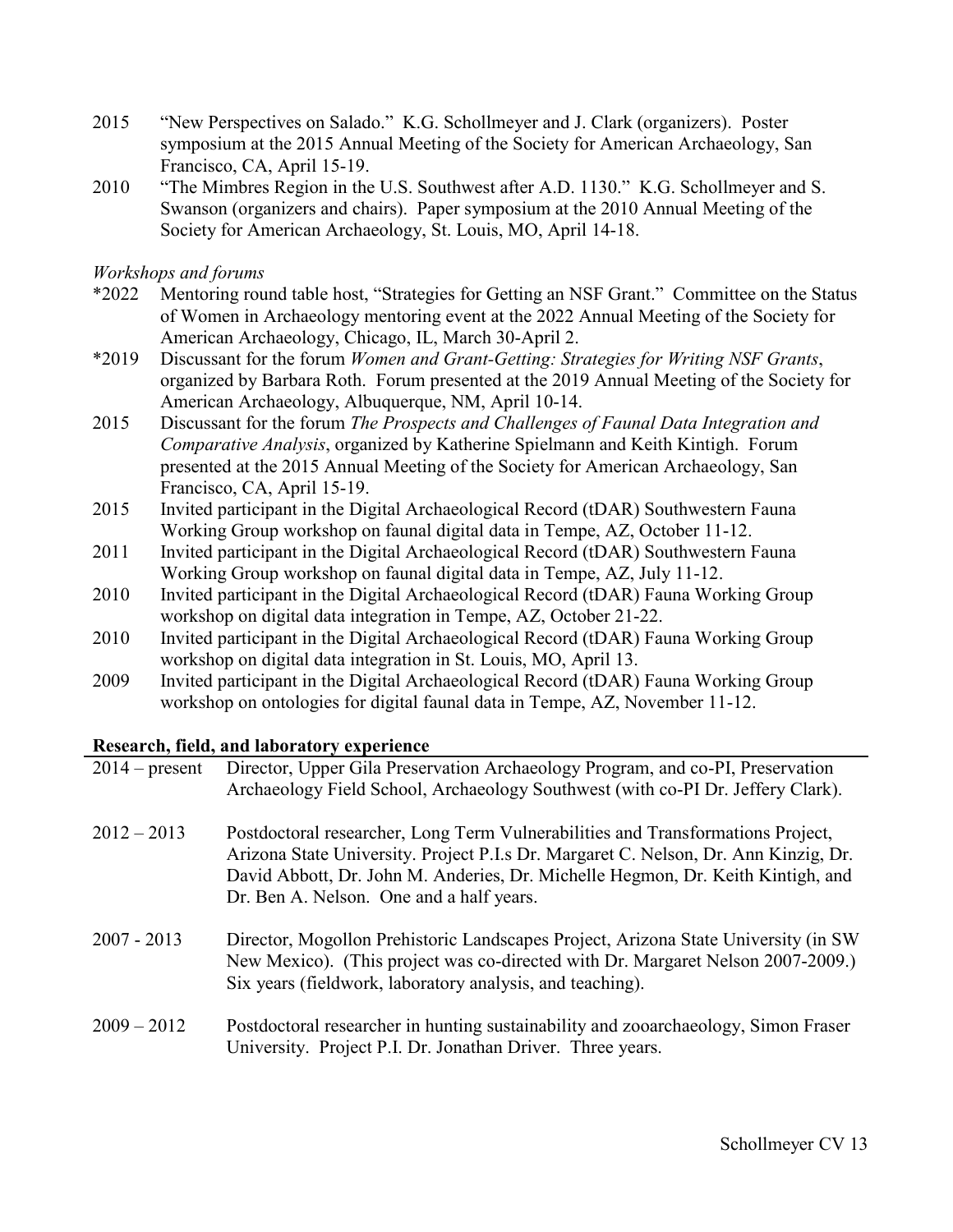| $2008 - 2014$       | Consultant, the Digital Archaeological Record, ASU. Project P.I.s Dr. Keith<br>Kintigh, Dr. K. Selçuk Candan, Dr. Hasan Davulcu, Dr. Subbarao Kambhampati,<br>Dr. Margaret C. Nelson, Dr. Katherine A. Spielmann.                                                                                                    |
|---------------------|----------------------------------------------------------------------------------------------------------------------------------------------------------------------------------------------------------------------------------------------------------------------------------------------------------------------|
| 2005                | Graduate Research Assistant, Long Term Socioecological Change in the American<br>Southwest and Northern Mexico, National Science Foundation Biocomplexity<br>Program, ASU. Project P.I.s Dr. Margaret C. Nelson, Dr. John M. Anderies, Dr.<br>Michelle Hegmon, Dr. Keith Kintigh, and Dr. Ben A. Nelson. Ten months. |
| 2003                | Graduate Research Assistant, Legacies on the Landscape Project, ASU (in central<br>Arizona). Project P.I.s Dr. Katherine Spielmann, Dr. John Briggs. Ten months<br>(fieldwork and laboratory analysis).                                                                                                              |
| 2003                | Survey Director, Eastern Mimbres Archaeological Project, ASU (in SW New<br>Mexico). Directed by Dr. Margaret Nelson and Dr. Michelle Hegmon. One month.                                                                                                                                                              |
| 2000-2003           | Research Assistant, Eastern Mimbres Archaeological Project, ASU. Directed by Dr.<br>Margaret Nelson and Dr. Michelle Hegmon. 35 months.                                                                                                                                                                              |
| 2002,<br>2000       | Excavation Supervisor, Institute of Human Origins Hadar Research Project, ASU<br>(in Hadar, Ethiopia). Directed by Dr. Donald Johanson, Dr. William Kimbel, Dr.<br>Kaye Reed, and Dr. Erella Hovers. Two months each, two years.                                                                                     |
| $2000 - 2002$       | Site Excavation Director, Eastern Mimbres Archaeological Project, ASU (in SW)<br>New Mexico). Directed by Dr. Margaret Nelson and Dr. Michelle Hegmon. Two<br>months each, three years.                                                                                                                              |
| 1999                | Field Technician, Desert Archaeology Inc., Phoenix, AZ. Supervised by Dr. Kathy<br>Henderson and Ellen Ruble. One month.                                                                                                                                                                                             |
| 1999, 1998,<br>1997 | Crew Chief, Eastern Mimbres Archaeological Project, ASU (in SW New Mexico).<br>Directed by Dr. Margaret Nelson and Dr. Michelle Hegmon. Two months each,<br>three years.                                                                                                                                             |
| 1994 - 1997         | Field and Research Assistant, Campus Archaeology, Stanford University Planning<br>office, Stanford, CA. Supervised by Dr. Laura Jones. 40 months.                                                                                                                                                                    |
| 1996                | Museum curation Intern, Anasazi Heritage Center, Dolores, CO. Supervised by<br>Susan Thomas. Two months.                                                                                                                                                                                                             |
| 1995                | Volunteer Research Assistant, Bureau of Land Management Archaeology, Phoenix,<br>AZ. Supervised by Cheryl Blanchard. One month.                                                                                                                                                                                      |
| 1995                | Crew Member, Stanford University Survey and Mapping Project (in Chavín de<br>Huantar, Peru). Directed by Dr. John Rick. Two months.                                                                                                                                                                                  |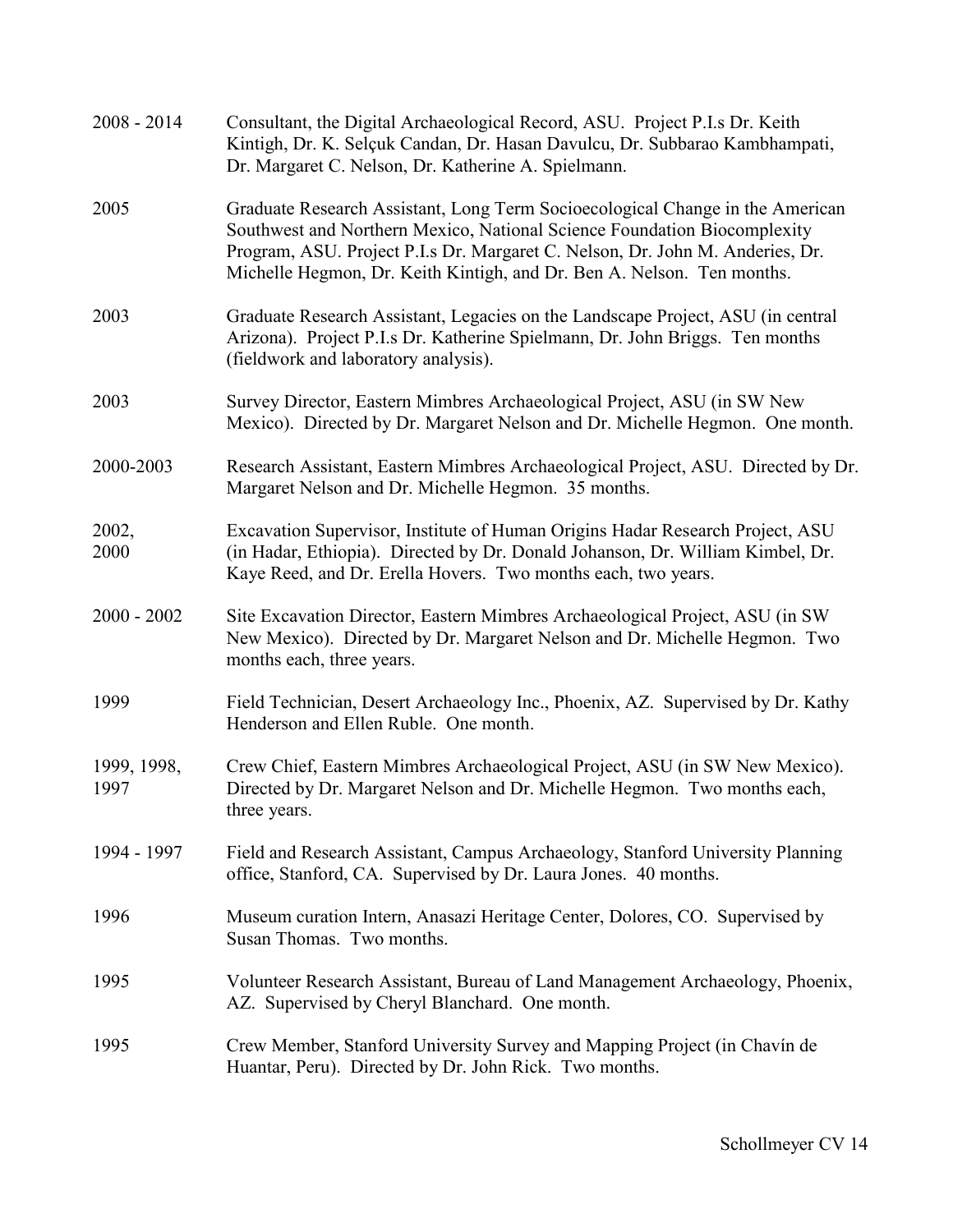1995-1996 Student, Stanford University field methods course (in Palo Alto, CA). Instructor: Dr. Laura Jones.

## **Other professional activities**

#### Institutional and professional service

|              | Ad hoc reviewer and panelist for the National Science Foundation, University of Arizona Press,                                        |
|--------------|---------------------------------------------------------------------------------------------------------------------------------------|
|              | University of Utah Press, American Anthropologist, American Antiquity, Journal of                                                     |
|              | Anthropological Archaeology, Kiva, Journal of Archaeological Method and Theory, and others.                                           |
| 2020-2023    | Member, Binennial Mogollon Conference Organizing Committee                                                                            |
| 2019-present | Member, tDAR Mimbres Foundation Records Committee                                                                                     |
| 2017-2021    | Member, Society of American Archaeology Task Force for Updating the Council of<br><b>Affiliated Societies Policies and Procedures</b> |
| 2017-2020    | Treasurer $(2018 - 2020)$ and member at large $(2017-18)$ , Arizona Archaeological and<br>Historical Society Board of Directors.      |
| 2012         | Student Honors Showcase reviewer, Mesa Community College.                                                                             |
| 2007         | Grant reviewer, Graduate and Professional Students Association, Arizona State<br>University.                                          |
| 2005-2006    | Community of Undergraduate Research Scholars Program undergraduate research<br>mentor, ASU.                                           |
| 2003         | Graduate Student Representative to the Faculty and Graduate Committee, Association<br>of Anthropology Graduate Students, ASU.         |
| 2001-2003    | Graduate Student Representative to the Professional Conduct Committee, Association<br>of Anthropology Graduate Students, ASU.         |
| 1996-1997    | President, Stanford Archaeology Association, Stanford University.                                                                     |

## Professional memberships

Register of Professional Archaeologists

Society for American Archaeology

International Council for Archaeozoology

Society of Ethnobiology

Archaeology Southwest

Arizona Archaeological and Historical Society

New Mexico Archaeological Council

Grant County Archaeological Society

Public lectures and selected other outreach activities (last 5 years)

- 2022 "The Mimbres Area of Southwest New Mexico: Two Thousand Years of Archaeological Excitement!" Presentation for the Osher Lifelong Learning Institute, Arizona State University, Tempe, AZ.
- 2021 "Should We Stay or Should We Go? Farming and Climate Change, 1000-1450 CE." K.G. Schollmeyer and S. Ingram. Presentation for Archaeology Southwest's Archaeology Café. Available online at https://www.youtube.com/watch?v=q2IyWAlxnpY.
- 2021 "The Archaeology of Animals in the US Southwest." Presentation for the Osher Lifelong Learning Institute, Arizona State University, Tempe, AZ.